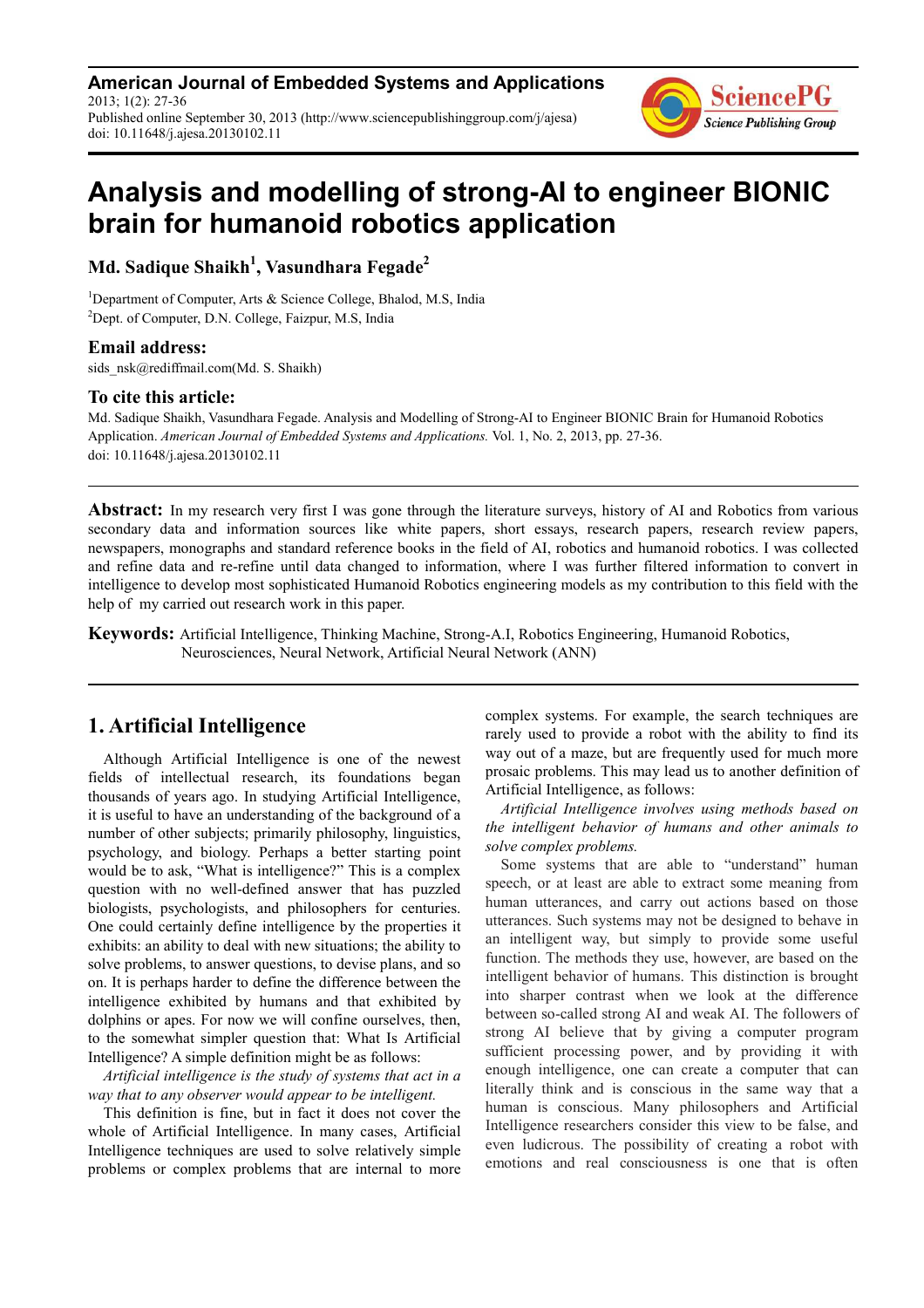explored in the realms of science fiction but is rarely considered to be a goal of Artificial Intelligence. Weak AI, in contrast, is simply the view that intelligent behavior can be modeled and used by computers to solve complex problems. This point of view argues that just because a computer behaves intelligently does not prove that it is actually intelligent in the way that a human is.

### *1.1. Strong Methods and Weak Methods*

We have discussed the difference between the claims of weak AI and strong AI. This difference is not to be confused with the difference between strong methods and weak methods. Weak methods in Artificial Intelligence use systems such as logic, automated reasoning, and other general structures that can be applied to a wide range of problems but that do not necessarily incorporate any real knowledge about the world of the problem that is being solved. In contrast, strong method problem solving depends on a system being given a great deal of knowledge about its world and the problems that it might encounter. Strong method problem solving depends on the weak methods because a system with knowledge is useless without some methodology for handling that knowledge. The earliest research in Artificial Intelligence focused on weak methods. Newell and Simon's General Problem Solver (GPS), was an attempt to use weak methods to build a system that could solve a wide range of general problems. That this approach ultimately failed led to a realization that more was needed than simple representations and algorithms to make Artificial Intelligence work: knowledge was the key ingredient. In many situations, weak methods are ideal for solving problems. However, the addition of knowledge is almost always essential to build systems that are able to deal intelligently with new problems; if our aim is to build systems that appear to behave intelligently, and then strong methods are certainly essential.

#### *1.2. AI and Humanoid*

Scientists are beginning to look much more closely at the mechanisms of the brain and the way it learns, evolves and develops intelligence from a sense of being conscious (Aleksander, 2002). For example, AI software designers are beginning to team up with cognitive psychologists and use cognitive science concepts. Another example centers upon the work of the 'connectionists' who draw attention to computer architecture , arguing that the arrangement of most symbolic AI programs is fundamentally incapable of exhibiting the essential characteristics of intelligence to any useful degree. As an alternative, connectionists aim to develop AI t rough artificial neural networks (ANNs). Based on the structure of the nervous system, these 'computational-cognitive models' are designed to exhibit some form of learning and 'common-sense' by drawing links between meanings (Hsiung, 2002). ANNs,then, work in a similar fashion to the brain:as information comes in, connections among processing nodes are either

strengthened (if the new evidence is consistent) or weakened (if the link seems false) (Khan, 2002).The emergence of ANNs reflects an underlying paradigm change within the AIresearch community and, as a result, such systems have undeniably received much attention of late. However, regardless of their success in creating interest, the fact remains that ANNs have not nearly been able to replace symbolic AI. As Grosz and Davis (1994) remark: *'[Symbolic AI has] produced the technology that underlies the few thousand knowledge-based expert systems used in industry today.'* A major challenge for the next decade, then, is to significantly extend this foundation to make possible new kinds of high-impact application systems. A second major challenge will be to ensure thatAI continues to integrate with related areas of computing research and other fields(Doyle and Dean, 1996). For example, the kinds of developments described in Section 2for nanotechnology may go some way to accelerating progress in AI, particularly through the sensor interface. For these reasons, the list of main research areas that follows should be regarded as neither exhaustive nor clearcut. Indeed, future categorizations will again change as the field solves problems and identifies new ones.

#### *1.3. Learning*

According to Daniel Weld (1995) of theUniversity of Washington, machine learning addresses two interrelated problems: 'the development of software that improves automatically through experience and the extraction of rules from a large volume of specific data.' Systems capable of exhibiting such characteristics are important because they have the potential to reach higher levels of performance than systems that must be modified manually to deal with situations their designers did not anticipate (Grosz andDavis, 1994). This, in turn, allows softwareto automatically adapt to new or changing users and runtime environments, and to accommodate for the rapidly increasing quantities of diverse data available today. When designing programmers to tackle these problems, AI researchers have a variety of learning methods at their disposal. However, asalluded to above, ANNs represent one of the most promising of these.

#### *1.4. Artificial Neural Networks*

There are many advantages of ANNs and advances in this field will increase their popularity. Their main value over symbolical systems lies in the fact that they are trained rather than programmed: they learn to evolve to their environment, beyond the care and attention of their creator (Hsuing,2002). Other major advantages of ANNs lie in their ability to classify and recognize patterns and to handle abnormal input data, a characteristic very important for systems that handle a wide range of data. Furthermore, many neural networks are biologically plausible, which means they may provide clues as to how the brain works as they progress. Like the brain, the power ofANNs lies in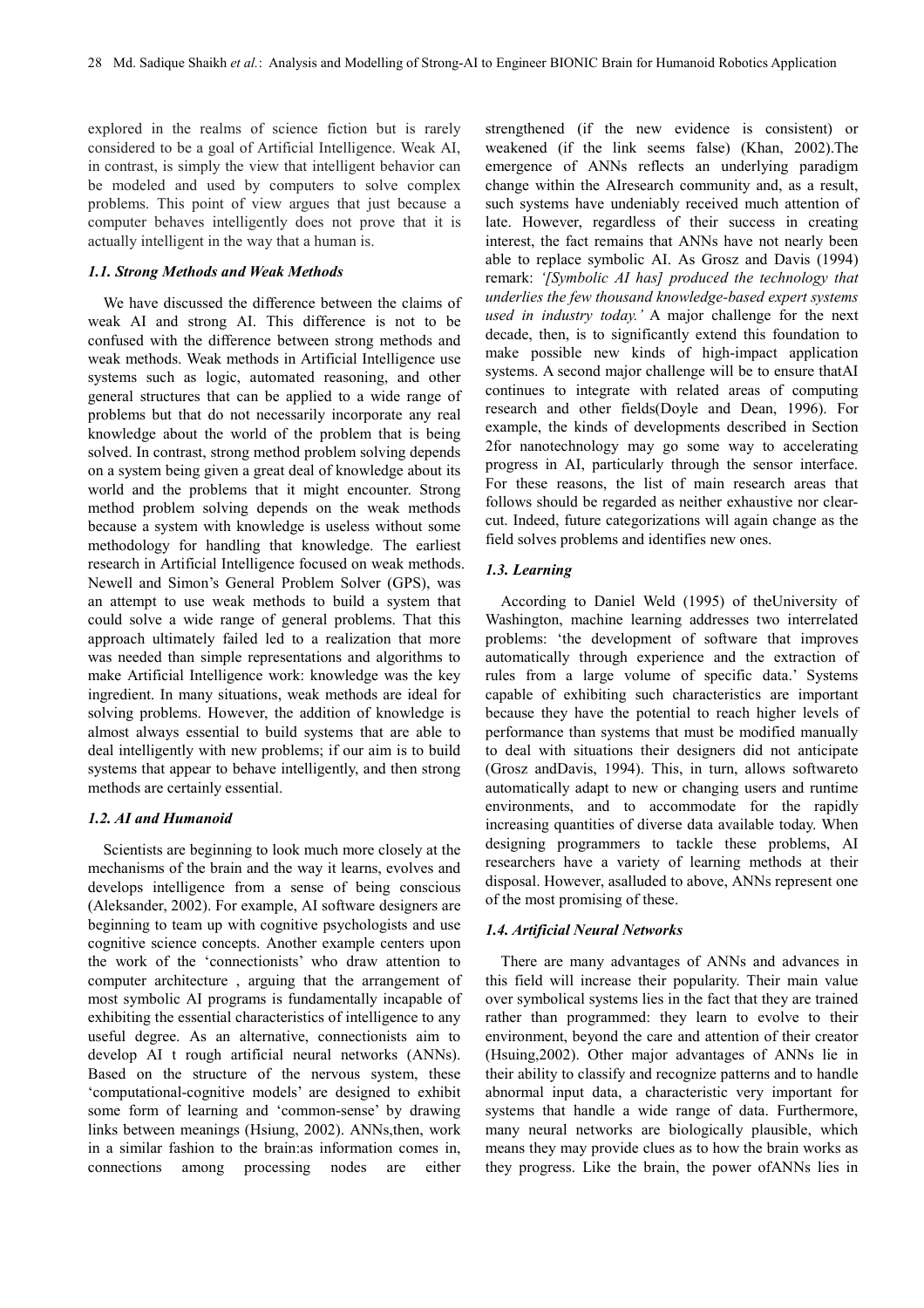their ability to process information in a parallel fashion (that is, process multiple chunks of data simultaneously). This, however, is where the limitations of such systems begin to arise: unfortunately, machines today are serial they only execute one instruction at a time. As a consequence, modeling parallel processing on serial machines can be a very time-consuming process (Matthews, 2000a).A second problem relates to the fact that it is very difficult to understand their internal reasoning processes and therefore to obtain an explanation for any particular conclusion. As a result, they are best used when the results of a model are more important than understanding how the model works. To this end, these systems are often used in stock market analysis, fingerprint identification, character recognition, speech recognition, and scientific analysis of data (StottlerHenke, 2002).

#### *Humanoid Robotics*

Once people understand that machine ethics has to do with how intelligent machines, rather than human beings, should behave, they often maintain that Isaac Asimov has already given us an ideal set of rules for such machines. They have in mind Asimov's "three laws of robotics":

1. A robot may not injure a human being, or, through inaction, allow a human being to come to harm.

2. A robot must obey the orders given it by human beings except where such orders would conflict with the first law.

3. A robot must protect its own existence as long as such protection does not conflict with the first or second law.

On other side Such man describes how the upcoming of "intelligent" objects changes our attitude towards artifacts from passive things to intelligent others. Properties that we would refer to as typically human like emotion, speech and purposeful action, now (at least partially) apply to computers as well. As a consequence, dealing with artifacts becomes a social activity and can be regarded similarly to human interaction. In cognitive science, computers are used to explore human cognition without being restricted to the (scientifically) observable behavior, but with scientific methods. Its basic assumptions are that Mind is an abstract (bodiless) structure that can be implemented in any kind of physical substrate, like a computer, and that people "act on the basis of symbolic representations", that lead to mental states and provide a consistent behavior, And as a consequence, that cognition can literally be seen as, and therefore simulated by, computation.

#### *Human Evolution vs. Humanoid Evolution*





# **2. Analysis and Designing (Modeling)**

In my research very first I will go through the literature surveys, history of AI and Robotics from various secondary data and information sources like white papers, short essays, research papers, research review papers, news papers, monographs and standard reference books in the field of AI, robotics and humanoid robotics. I will collect and refine data and re-refine until data changed to information, where I will further filter information to convert in intelligence to develop most sophisticated Humanoid Robots engineering models.

#### *2.1. Basic Humanoid Robot Engineering Model*

This is the very first and fresh model about basic humanoid Robot engineering developed on the basis of several gathered facts and strong research analysis in this domain. In this model I proposed four essential parameters to engineered advanced and humanoid machine and named them BODY, SOUL, INTELLIGENCE and ENERGY. You can clearly get understand why I chooses to these four parameters with human being example. We people are very civilized and living organism on earth but why and the answer is because we have physical human BODY in which we have SOUL installed by God and Brain which is biological thinking machine in short INTELLIGENCE but time to time we people need food to reenergizes ourselves with consuming Vegetables, fruits, grains etc. to generate ENERGY within the BODY to execute for whole day. Similarly when you start to thinking about HUMANOID Robotics designing, you also need to consider same criteria being engineering of Human-like artificial machine. I used to terminology BODY in my model with the intension All electronic devices, sensors, actuators, ICs, processors, controllers required in assembly of Humanoid Artificial Body in Short Hardware part required in construction of dead Humanoid body. This body consist on sensor/transducer in Human-like cognitions ( vision, touch, smell, speech/voice recognition), Actuator, motors, servomotors, electro-Mechanical, Pneumatic parts ,valves etc. for Human-like movement, Advanced logic processors/controller based on "Neural Schemas" and function like Artificial brain ,Memories and Mass storage for Human-like data saving , retrieval processing ,decision-making, information generation and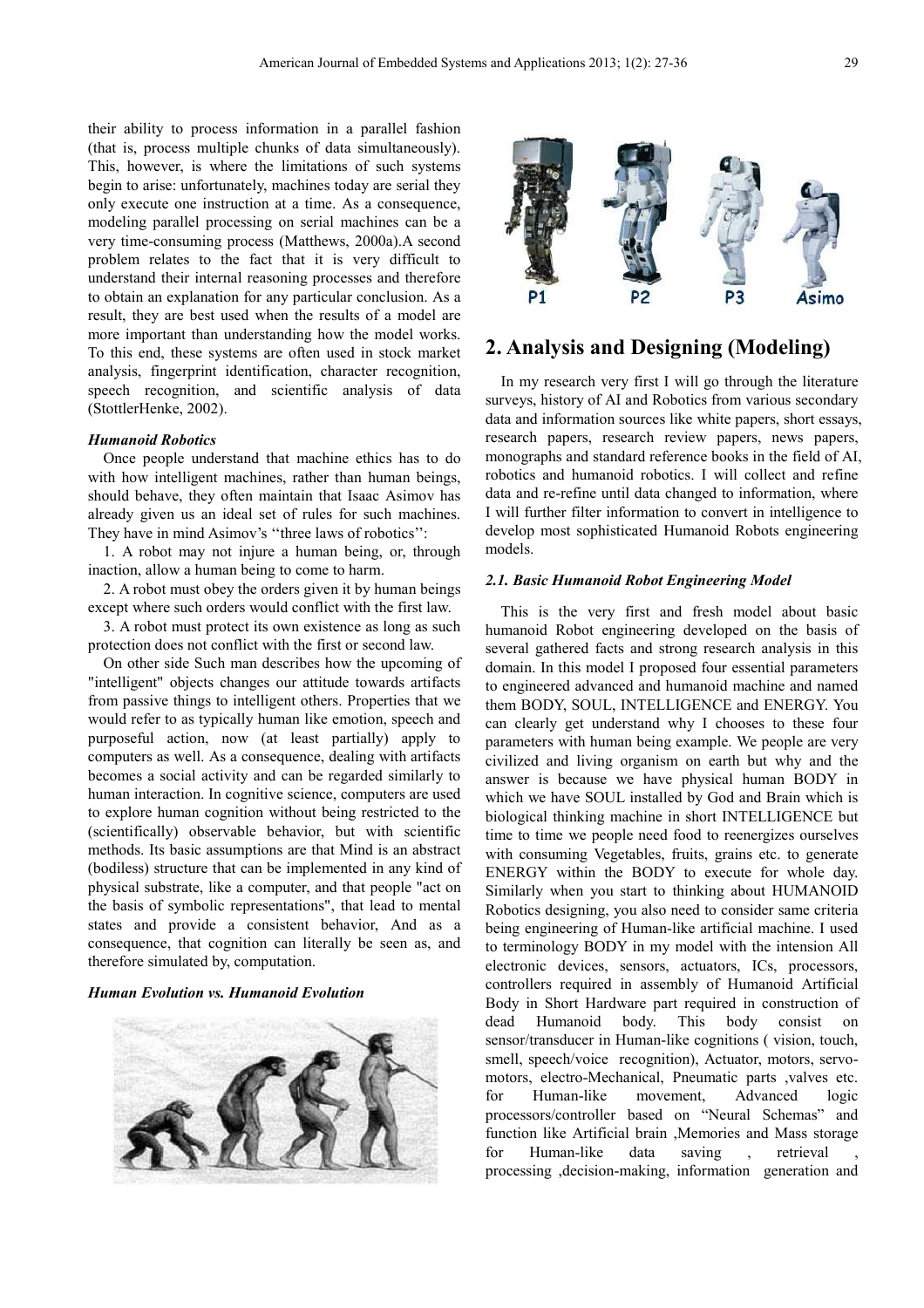STM)Short Term Memory) and LTM (Long Term Memory) for memorization.

Second important aspect during Humanoid engineering process is SOUL to make electronic (Hardware) dead body alive could be possible by engineering Advanced Operating System , Real Time Operating System(RTOS), advanced system drivers and utilities ,Advanced DBMS,DS and information processing algorithms ,Neural Network Schemas ,self-learning algorithms and program developments. Next major issue of Humanoid engineering is INTELLIGENCE which is very broad itself, to implement Human-like thinking ability to control and execute all human processes, topic/jobs using A.I. programs/modules/software's, Neural Networks, Neural Schema's for strong –AI,Genetic algorithms, Advanced logic engineering for pattern /object recognition and translation (Natural Language Processing), readings, facial expression, love and desire and human like response smart programs. The last strong consideration for Humanoid engineering is ENERGY and energy management i.e. could we able to engineered reliable , durable , cost-effective compact ,dense inbuilt energy strong in Humanoid Robots and off course possible using ultra low power consumption CMOS rechargeable batteries and units , highly dense and compact energy strong cells , and possibly Re Renewable and long lasting energy devices in humanoid. (See annexure-1 for figure). like thinking ability to control and<br>n processes, topic/jobs using A.I.<br>oftware's, Neural Networks, Neural<br>g -AI,Genetic algorithms, Advanced<br>for pattern /object recognition and Natural Language Processing), readings, facial<br>love and desire and human like response smart<br>The last strong consideration for Humanoid<br>is ENERGY and energy management i.e. how

#### *2.2. Layers Diagram of Humanoid Robotics gram*



*Fig 1: Layer Diagram of Humanoid Robotics (Source: Prof. Md. Sadique Shaikh.)* 

This is second explored model of mine and labeled "Layered Diagram of Humanoid Robotics" In this model major emphasis not on hardware (BODY) ,but Software(SOUL) part and segmented into four layers L1,L2,L3 and L4 with 'Robotics hardware , AI –Neural

Schema's , Biological signal conversional, synthesis , recognition and processing schema's and Human (IN/OUT) Interaction/interfacing Schema's respectively. The basic intension to produce that model is to aware about the fact of intellectuality software development ,which is 100 times difficult topic as compare to general users or weak –AI software's development. This model highlighted how one can engineered strong-AI for Humanoid Robotics. We much engineered strong-AI for Humanoid Robotics. We much<br>aware about Robotics Hardware i.e. L1 layer hence I skip it and start to processed from layer L2 i.e. A A-I Neural Schema's these are ultra-strong A-I programs or set of program to copy human –like processed since Turning Machine to till the date. Theseschemas are sophisticated and engineered logic for human like Thinking, speech Synthesis and recognition, pattern/image processing (machine vision), precise angular movements, feelings, facial expression, emotions, love, smartness, self-learning, decision-making and so on. But to send data/information up to these schema's layer L3 play very vital role i.e. 'Biological signal conversions, recognitions and processing schema's ' these schema's convert ,identify and process in Humanoid human voice , image/faces, touch smell, text and likewise things, but again to accept all these in electronic data formats from physical and Natural human formats Layer L1 is very important i.e. 'Human-Humanoid Interfacing(HHI)' people often called interfacing or GUI/HCI schema's which accept human input from sensor and transducers and software schema's .These three important layers may engineered as individual schema's or integrated schema's. White are: Analysis and Modeling of Strengt-N in Figure ENONC Pains in the<br>meanon Robotics Application (Memory) and ITM (Long Term Memory) Schema's Hological signal conversional, symbolis<br>at a speed during Humanoid equine requirement in humanoid to copy human -like processed since Turning<br>to till the date. Theseschemas are sophisticated<br>ineered logic for human like Thinking, speech<br>s and recognition, pattern/image processing<br>e vision), precise angular movements, f

#### *2.3. Intelligence System Designing Model (ISDM)*

This is third important model modeling based on my research finding in Humanoid. I named this model as 'Intelligence System Designing Model (ISDM)', Name itself suggest this model developed with the intension to give knowledge about for Intelligence System Designing & Development. If we consider to engineered and model system, So it has three major domain for designing i.e. 'Input processes and output 'as shown in model. In input intelligence engineering for Humanoid major emphasis on "Sensation Intelligence Designing" like voice sensing and recognition engineering , Touch Sensi Sensing and Recognition Engineering , Image Sensing and Recognition Engineering and Smell & Test Sensing and Recognition Engineering " those are themselves very broad subjects of research and engineering in the field of Humanoid Robotics and are very essential. The next most important and serious issue of engineering is "Intelligence Process and Controls" designing i.e. strong-AI Neural schema's and designing i.e. strong-AI Neural schema's and<br>implementation, most favorable "Bionic (Bio-electronic) Brain", over which I already discussed and wrote. This is the very challenging engineering domain in Humanoid Robotics and example is "ASIMO" manufactured by HONDA one of the successful HUMANOID. The areas of engineering are numerous here but I am giving to enlist manoid. I named this model as<br>esigning Model (ISDM)', Name<br>I developed with the intension to<br>r Intelligence System Designing &<br>msider to engineered and model<br>major domain for designing i.e.<br>tput 'as shown in model. In inpu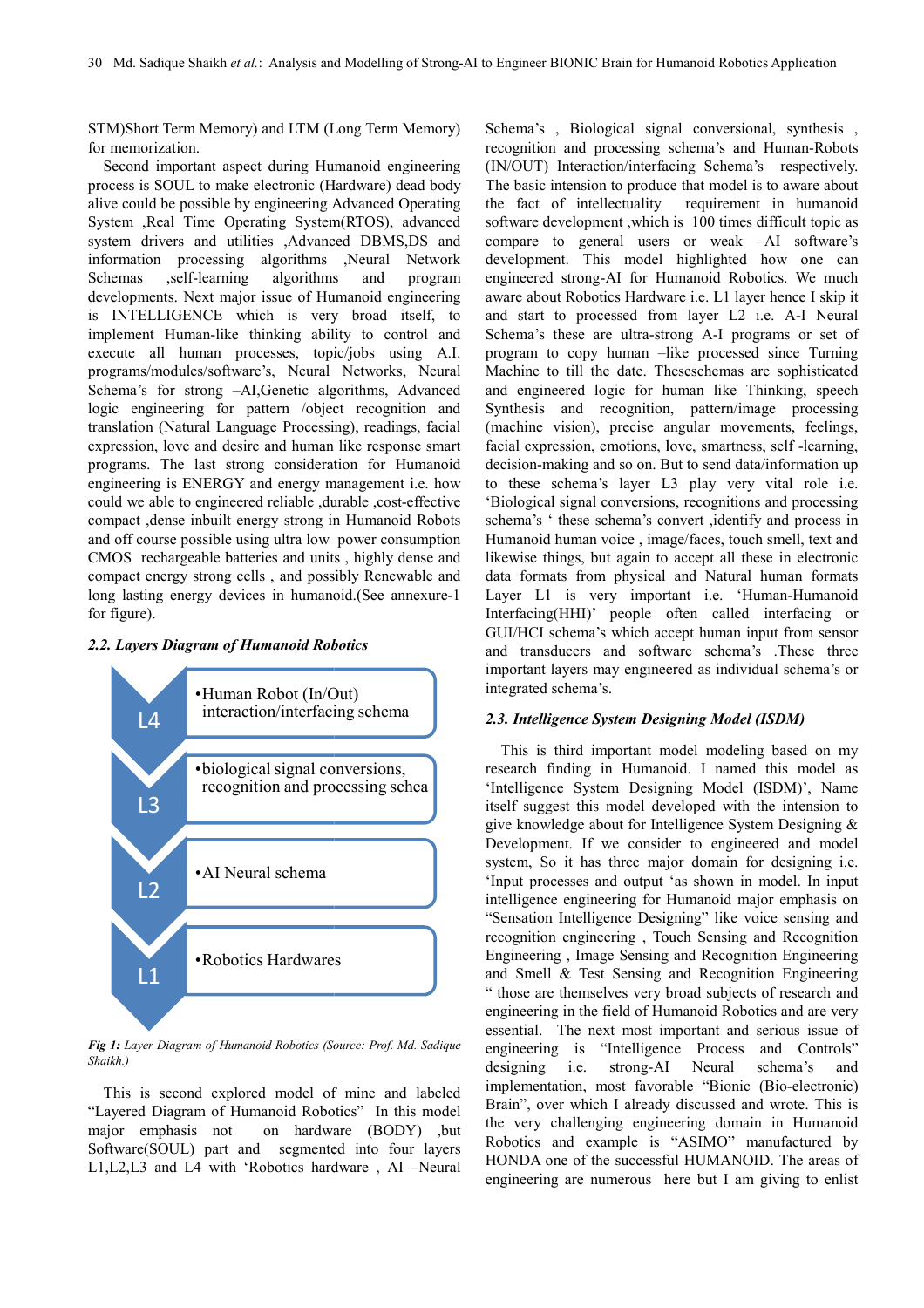some important like "Arithmetic intelligence engineering , logical Intelligence Engineering ,Reasoning and decisionmaking Intelligence Engineering , emotion, feelings, expression intelligence engineering as well as self- learning & memorization intelligence Engineering ".The last phase of this system development is Actuation Intelligence Engineering, which really challenging and very interesting algorithm , This is challenging is because of have intelligence computer robotics programs synchronized and execute to Hardware (BODY) of Humanoid and interacting because of we going to give human-like thinking and motions(movements) to machines. This phase also called output system engineering of Humanoid which following important field "speaking/communication intelligence engineering, motion/movement intelligence engineering, folding/Bonding/Joint movement/control engineering and clutching, Climbing, walking intelligence engineering ". The first of field may be increase according to dynamism in Humanoid, but not would be less of this.

### *2.4. Intelligence Domain Model (IDM) (See Annexure-3 for Figure)*

With continuation to all previous engineered models, now I would like to clarify the concept of intelligence domain and according to it type of intelligence and how we able to categorized it . Hence for the answer of all these questions I developed "Intelligence Domain Model (IDM)" I received studies and conformed from various literature source Artificial Intelligence (AI) classified into two types "Weak A.I and strong A.I ", where weak A.I is very poor (low) with intelligence, creating and problem-solving skill as well as completely user's (Programmers) dependent programming i.e. Autonomy is very low, therefore needs more programming guidelines. Some examples of weak A.I implementation are Microprocessor/Microcontroller based system, smart electronic gadgets, Toy's, Smart Phone, Kitchen appliances, home appliances like CD-Player, T.V, DVD Players , Microwave Oven, Washing Machine, Refrigerators, Cars, Bikes , and all electronic logic based and control devices , instruments, Automobiles Aerodynamics and so on. Hence in short weak-A.I only suitable for Non- Humanoid Robotics or Industrial Automation/Robotics or Smart consumers electronic appliances, gadgets and so on. Here is intelligence exist but not suitable for Humanoid , because weak-A.I only the engineering of some functions and processes of Natural brain, but not complete human brain i.e. Natural Intelligence copied on silicon wafer i.e. electronic data processor (EDP) with some function of brain. But for Humanoid Robotics complete natural intelligence (i.e. Biological brain) needs to engineer artificially (i.e. Bionic or Bio-electronic) brain or Artificial Intelligence which performs function similar likes human brain by human being. Hence strong –A.I implementation only solution front of us. Strong- A.I is most suitable for Humanoid Robotics because level of intelligence creating and problem-solving skills are high , smart and self-learning

programs ability is also high, thus needs less programming guidelines and Autonomy is high for examples , Neural – schema's , Bionic brain, Neural network and genetic algorithms , Natural language processing and genetic algorithm to get in depth knowledge of it.

### *2.5. AI Routing Model (AIRM) (See Annexure-4 for Figure).*

This model is not about to give you knowledge about how Humanoid Robotics engineering is carried out, but instead of it this model help you how to start research in Humanoid engineering, and what channels available and how to positioned yourself for concise research thus I labeled this model as "A.I Routing model (AIRM)", this model finalized research channel in the field of Humanoid Robotics moved engineering in correct direction. To start research in Humanoid very first must have to studies Human(Natural) Intelligence, that functions and processes of Human brain and Biological Neuroscience i.e. how brain accept data ,process and control information through Neurons and Neural Network . It can be possible with the help of psychologist, Neuroscientist etc. Then after at next move is how to engineered advanced digital/optical/quantum logical electronic circuits using semiconductor technologies advanced tools like ULSI and Nano circuits etc., and finally how can engineered and assembled" Artificial Intelligence (i.e. copy of Natural Intelligence (Human Brain)) which is GOD made on silicon wafer which is MAN made, so called A.I using digital logic ICs, quantum /optical circuits and programs for them. After the successful unit testing we must have to think about how could we able to engineered "strong-A.I" with integrating and engineering all these advanced Intelligence assembled units/parts/block/programs modules etc.. This represents to brain-like processing ability through machine. When we engineered such string -AI using Neural Schema's and Network ,we can further able to combined/cascade all strong AI human-brain like multi-functional intelligence modules to engineered "Bio-electronic(Bionic)" brain i.e. Manmade artificial brain work similar like God made Natural Human brain to fit in Humanoid.

### *2.6. Bionic Brain Engineering Model. (See Annexure-5 for Figure)*

This is the last model I traced present and future considerations in Humanoid engineering with special preference to "Bionic Brain" hence named it "Bionic Brain Engineering Model (BBEM)". This model is further segmented into 8 segments of Bionic Brain Engineering like 'sensation process & control engineering' which reach environment stimuli's up to Bionic Brain of Humanoid i.e. how to sense and process input signal from human & environment through sensor using intelligence software supports. Second is 'Actuation Process & control engineering', for output human like response from Robot after sensation & processing input signal , in this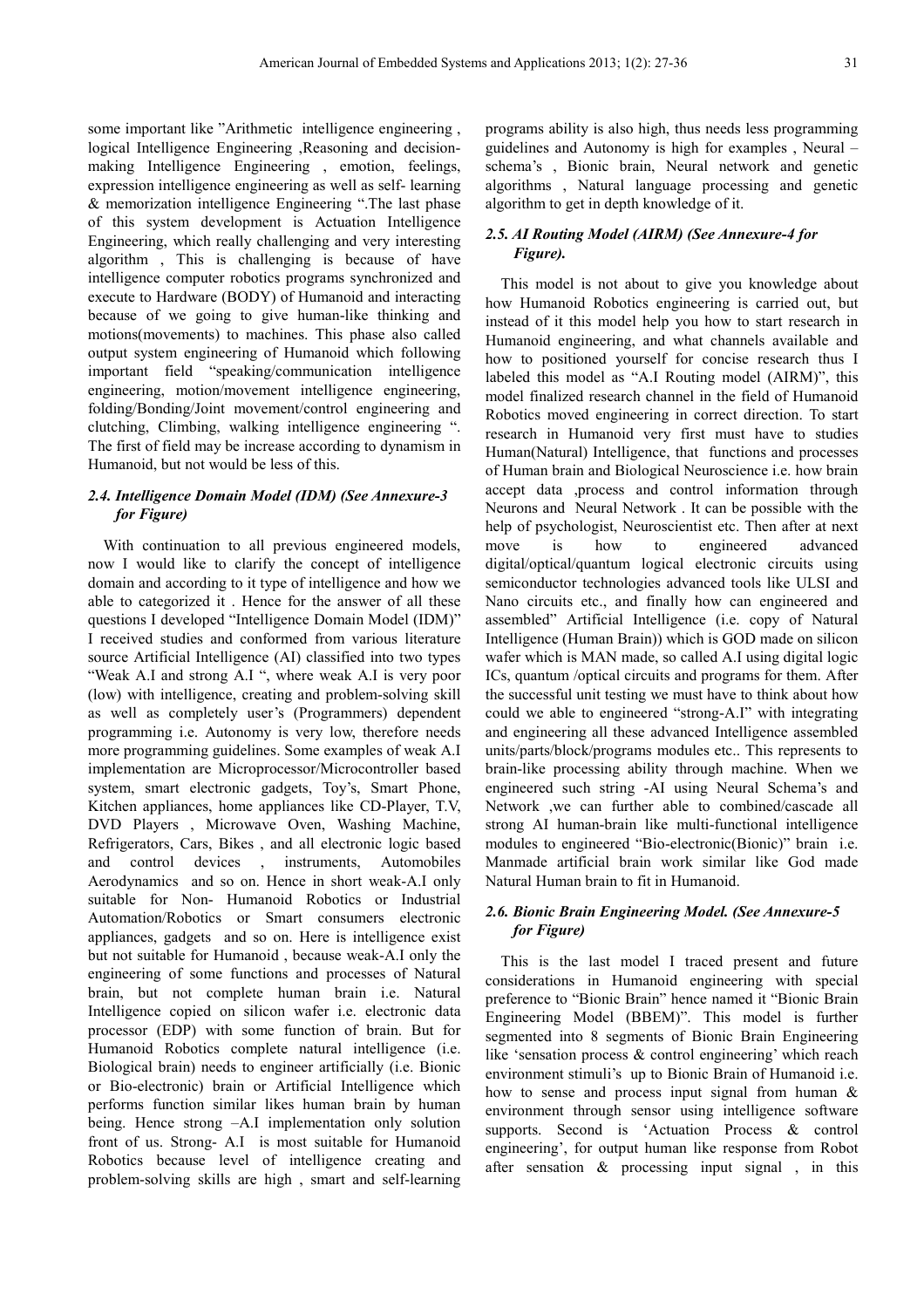engineering segment also need to well synchronized intelligence software with physical body i.e. hardware parts of Humanoid Robot like motors, joints, pneumatic units & control, storage, logical processor, buffers, servo motors and so on. Next important engineering is ' Data information processes & control engineering' i.e. how robots accept & process voice signal, text, images, smell, touch and likewise several signals as well as identify & control them during processing. Next is 'Human Intelligence mimicking 'into sub-routine, sys-calls, procedures, genetic Algorithms, Neural Network, Neural Schema's and so on. Next and very important domain of Bionic brain engineering for Humanoid is 'self-learning programs and futuristic logic for possible self-learning. Simultaneously algorithm forth engineering domain fifth domain must have to interfere with forth one i.e. 'Strong – A.I 'and Strong –A.I agents, logic designing & programming for feelings, love, emotions, expressions, desires etc. One very important engineering aspect of Humanoid is also how could Human-like central processing control hardware possible to develop look like human body and skill & movement like human body. After this next engineering approach is ultra-low power consumption management i.e. designing of small, highly dense, durable, reliable with high density of storage, memories, buffers, storage required, generally where energy sources are inbuilt and rechargeable to give mobility and autonomy to Human Robotics.

### **3. Conclusion**

Humanoids are now being developed in Asia, the U.S., and Europe, though a clear business plan has yet to emerge. The early systems are expensive and brittle, being used as test beds to develop walking, manipulation and humaninteraction capabilities. As these skills mature, and are coupled with better engineered machines, the potential is unlimited. The only questions are: when will these future humanoids become viable, and who will make the first

"Model T"-equivalent system. The lack of a clear business plan will not limit interest and investment in humanoids for two reasons. First, there is an emotional and cultural drive towards building machines that look and work like humans. The Japanese eager embrace of robot technology is equaled only by the U.S. interest in the dangers of humanoids depicted in our science fiction. The Korean focus on humanoids as a part of a highly wired and ubiquitous urban landscape is a third view, with building-integrated systems gradually yielding to mobile, human-like robots that can be upgraded more quickly than a home. Many of the current prototypes are viewed as "mascots," as symbols of the future and their developer's quest to lead. Wherever humanoids go, they will evoke strong emotions and opinions, from love to hate. But the drive to build them is strong, and not motivated by economics in the near term. There is a second reason for the inevitability of humanoids. They encompass a large set of robotics domains. The archetypical humanoid, though not yet realized, will be able to loco mote through most terrain, as humans do. They will be able to perform value added work, building with hands that take inspiration from human limbs, handling objects and using tools with dexterity. They will slip into our society seamlessly, but over time as the technology matures, filling roles not well suited to humans. They will fit into our buildings, they will walk through our society, and they will manipulate the objects of modern life. Humanoids represent a massively complete system design, combining the research of cognition with navigation, perception, and manipulation. The completeness of this form yields a spectrum of functions that can not be ignored. Most researchers would be able to use a humanoid platform today for their research, if one existed that they could afford. The humanoid is where the robot began, in the imagination of the science fiction writers of the 20th century. Now it seems to be the engineers turn. The 21st century will see humanoids leave the pages of fiction and step, roll or run into our world.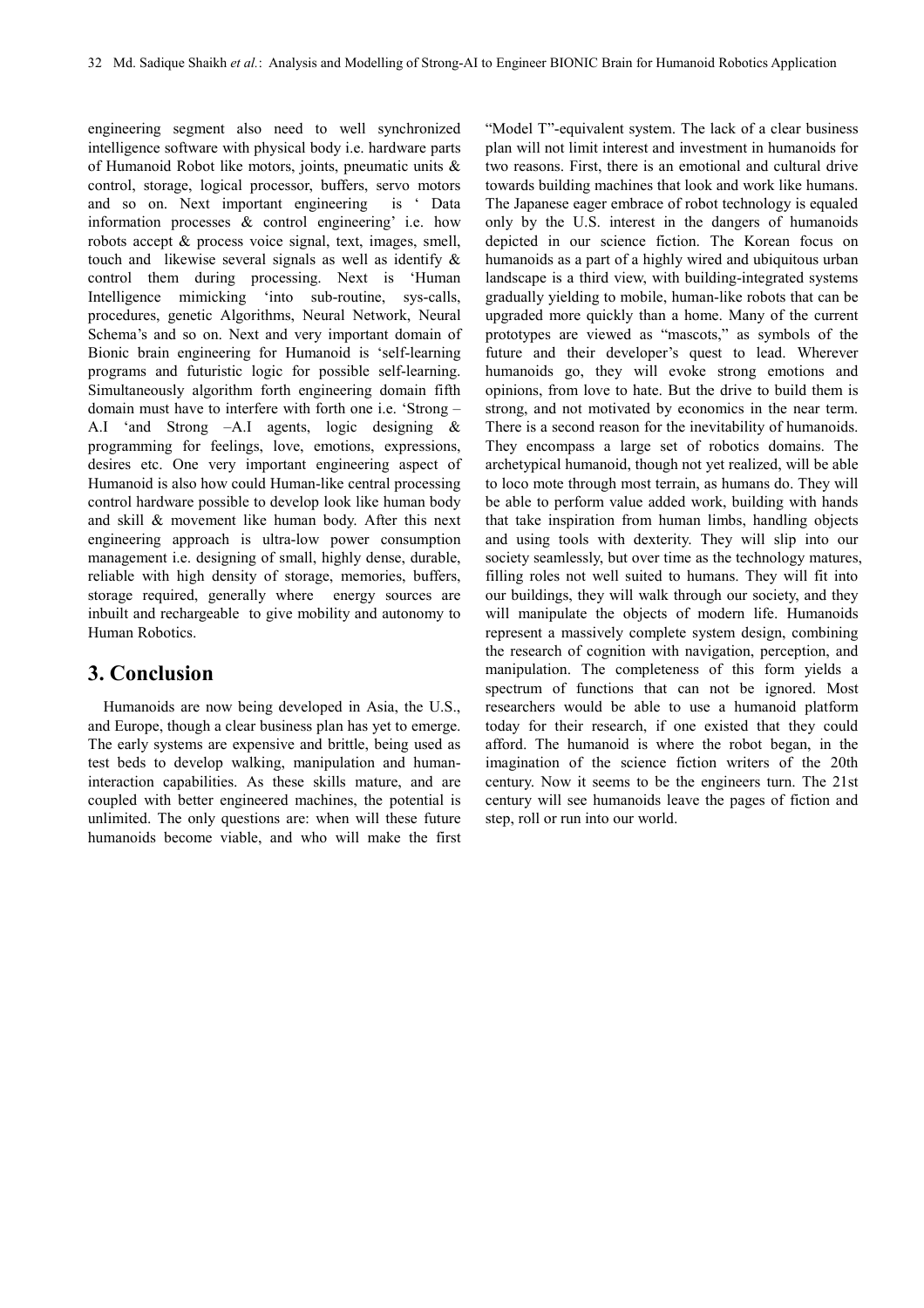# **Annexure-1**



*Fig 2: Basic Humanoid Robot Engineering Model (Source: Prof. Md. Sadique Shaikh)*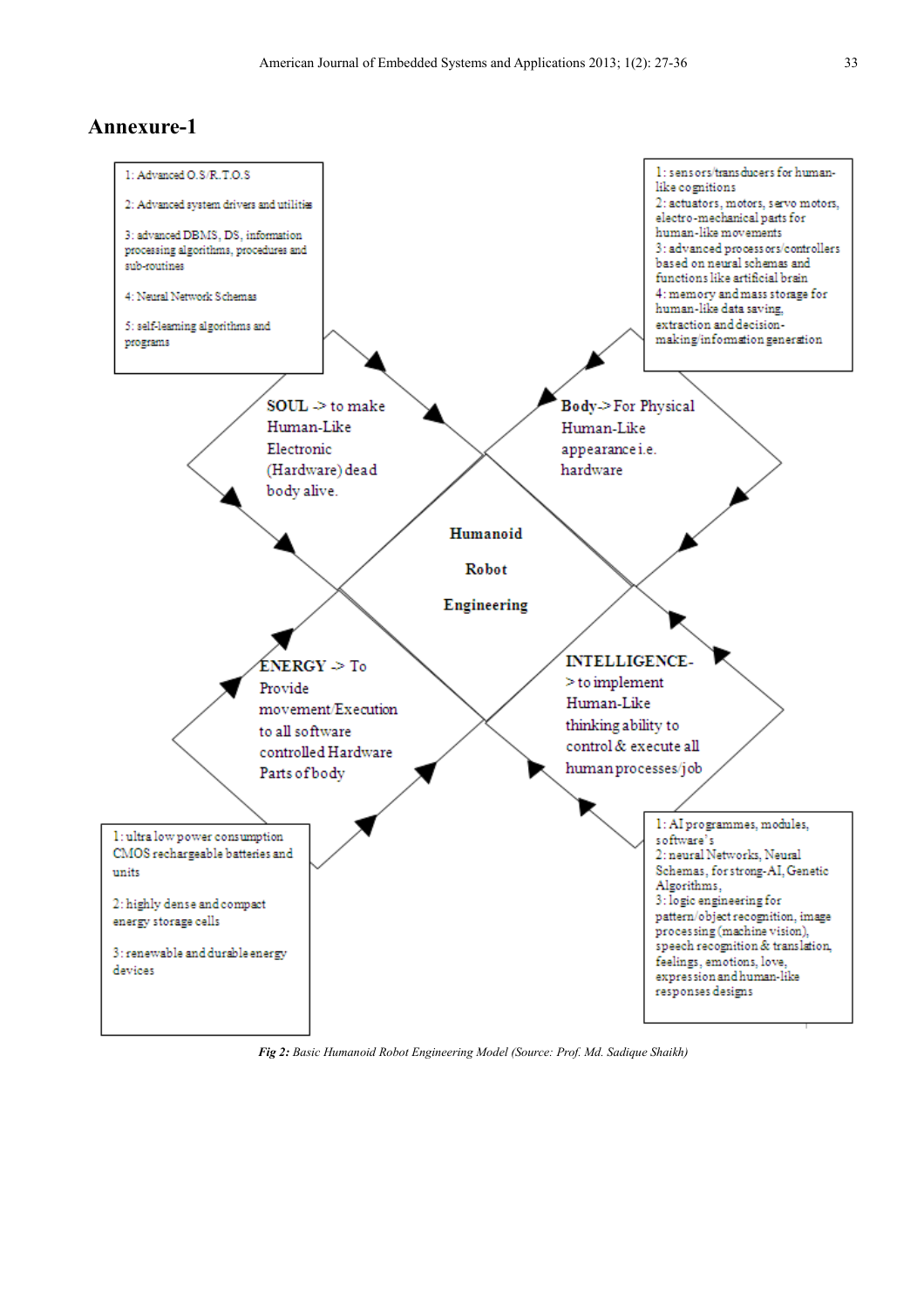# **Annexure-2**



*Fig 3: Intelligence System Designing Model (ISDM)(Source: Prof. Md. Sadique Shaikh.)* 

# **Annexure-3**



*Fig 4: Intelligence Domain Model (IDM) (Source: Prof. Md. SadiqueShaikh.)*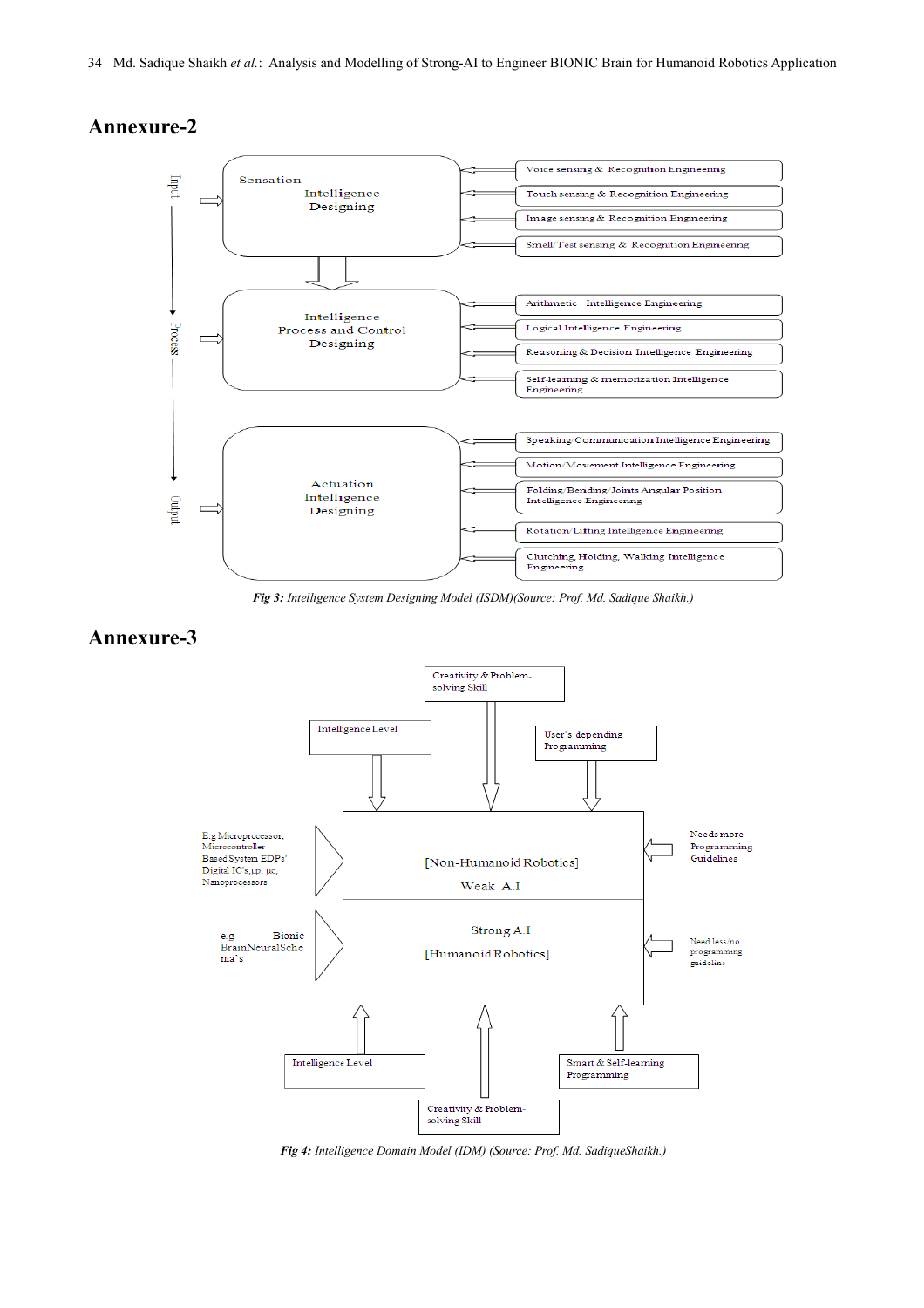### **Annexure-4**



*Fig-5: AI Routing Model (AIRM) (Source: Prof. Md. SadiqueShaikh.)* 

## **Annexure-5**



*Fig 6: Bionic Brain Engineering Model. (Source: Prof. Md. SadiqueShaikh.)* 

# **References**

- [1] Anderson S (1995) Being morally responsible for an action versus acting responsibly or irresponsibly. J Philos :451–462
- [2] Anderson M, Anderson S, Armen C (2005) MedEthEx: towards a medical ethics advisor. In: Proceedings of the AAAI fall symposium on caring machines: AI and Eldercare, Menlo Park. AAAI, California
- [3] Asimov I (1976) 'The bicentennial man' in I. Asimov, The bicentennial man and other stories. Doubleday, New York, 1984
- [4] Asimov I, Silverberg R (1992) Thepositronic man. Doubleday, New York
- [5] Bauman, Z.: "FlüchtigeModerne", Frankfurt 2003
- [6] Bath, C.: "Einschreibungen von Geschlecht", in: Weber, J./Bath, C. (eds.), TurbulenteKörper,
- [7] sozialeMaschinen", Opladen 2003
- [8] Becker, B.: "Leiblichkeit und Kognition", in: Gold, P./Engel, A.K. Hrsg): "Der Mensch in der Perspektive der Kognitionswissenschaft", Frankfurt 1998
- [9] Becker, B./Mark, G.: "Constructing social systems through computer-mediated communication", in: Virtual reality 4, 1999
- [10] Blow, M. et al. "The art of designing Robot facesdimension for human-robot interaction", HRI
- [11] 2006, Utah 2006
- [12] Breazeal, C.L., "Designing sociable robots", MIT 2002 Cassell, J. et al. "Embodied conversational agents", MIT press, Cambridge 2000
- [13] Churchill, E.F. et al. "May I help you?: Designing Embodied Conversational Agents Allies", in: Cassell, J. et al. "Embodied conversational agents", MIT press, Cambridge 2000Chase, V., Hertwig, R., et al (1998). Visions of Rationality. Trends in Cognitive Sciences 2(6), 206-214.
- [14] Churchland, P. M. (1989). The Neurocomputational Perspective. Cambridge: MIT/Bradford Books.
- [15] Churchland, P. S. (1998). Feeling Reasons. In P. M. Churchland and P. S. Churchland (eds), On The Contrary. MIT Press, 231-254.
- [16] Clark, A. (1989). Microcognition: Philosophy, Cognitive Science and Parallel Distributed Processing. Cambridge: MIT Press.
- [17] Clark, A. (1993). Associative Engines: Connectionism, Concepts and Representational Change. Cambridge: MIT Press.
- [18] Clark, A. (1996). Connectionism, Moral Cognition and Collaborative Problem Solvin". In L. May, M. Friedman, and A. Clark (eds), Minds and Morals. Cambridge, MA: MIT Press, 109-128.
- [19] Clark, A. and Thornton, C. (1997). Trading Spaces: Connectionism and the Limits of Uninformed Learning.